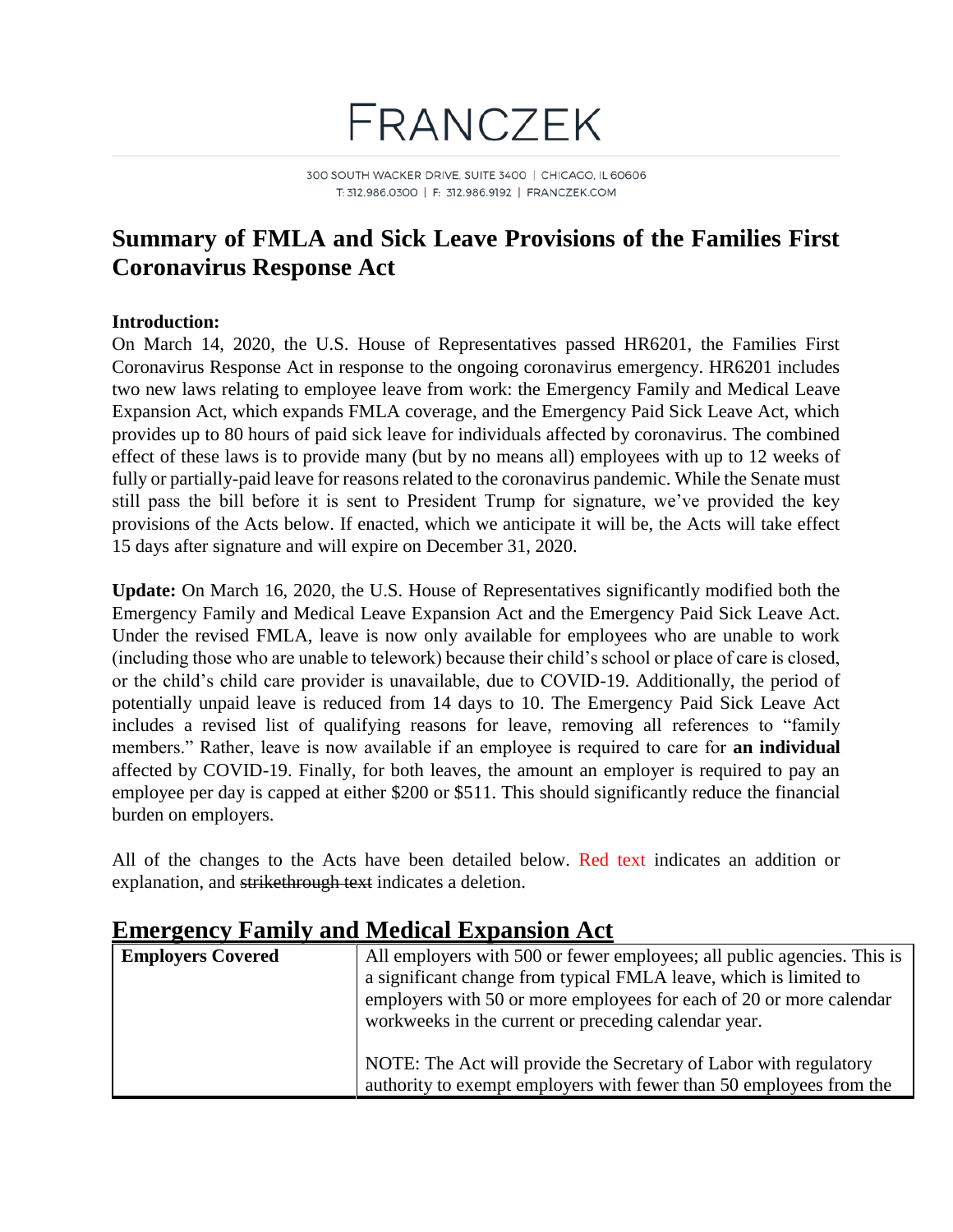|                                        | Act's provisions. As drafted, however, employers with 1 to 500<br>employees will be covered by the Act.                                                                                                                                                                                                                                                                                                                                                                                                                                                                                                                                                                                                                                                                                                                                                                                                                                                                                                                                                                                         |
|----------------------------------------|-------------------------------------------------------------------------------------------------------------------------------------------------------------------------------------------------------------------------------------------------------------------------------------------------------------------------------------------------------------------------------------------------------------------------------------------------------------------------------------------------------------------------------------------------------------------------------------------------------------------------------------------------------------------------------------------------------------------------------------------------------------------------------------------------------------------------------------------------------------------------------------------------------------------------------------------------------------------------------------------------------------------------------------------------------------------------------------------------|
| <b>Employees Eligible</b>              | Any individual who has been employed with his or her employer for at<br>least 30 calendar days. Again, this is a significant change. Under the<br>FMLA, to be eligible an employee must have been employed with their<br>employer for at least 12 months and have worked at least 1250 hours<br>within the 12 months immediately preceding the need for leave.                                                                                                                                                                                                                                                                                                                                                                                                                                                                                                                                                                                                                                                                                                                                  |
|                                        | NOTE: The Act will provide the Secretary of Labor with regulatory<br>authority to exempt health care providers and emergency responders                                                                                                                                                                                                                                                                                                                                                                                                                                                                                                                                                                                                                                                                                                                                                                                                                                                                                                                                                         |
|                                        | from the definition of eligible employees. In addition, the revised bill<br>allows an employer of an employee who is a health care provider or an                                                                                                                                                                                                                                                                                                                                                                                                                                                                                                                                                                                                                                                                                                                                                                                                                                                                                                                                               |
|                                        | emergency responder to exclude the employee from emergency FMLA                                                                                                                                                                                                                                                                                                                                                                                                                                                                                                                                                                                                                                                                                                                                                                                                                                                                                                                                                                                                                                 |
|                                        | leave.                                                                                                                                                                                                                                                                                                                                                                                                                                                                                                                                                                                                                                                                                                                                                                                                                                                                                                                                                                                                                                                                                          |
| <b>Qualifying Reasons for</b><br>Leave | Leave under the Emergency FMLA Expansion Act may be used for the<br>following purposes:                                                                                                                                                                                                                                                                                                                                                                                                                                                                                                                                                                                                                                                                                                                                                                                                                                                                                                                                                                                                         |
|                                        | 1. To comply with a recommendation or order from a public<br>official or health care provider based on the fact that: (1) the<br>employee's physical presence in the workplace would<br>jeopardize the health of others because of the employee's<br>exposure to coronavirus or the employee's exhibition of<br>symptoms of coronavirus; and $(2)$ the employee is unable to<br>both perform the function of his or her job and comply with the<br>recommendation or order from a public official or health care<br>provider.<br>2. To care for a family member of an eligible employee if a public<br>official or health care provider determines that the presence of<br>the family member in the community would jeopardize the<br>health of others in the community because of the family<br>member's exposure to coronavirus or exhibition of symptoms of<br>coronavirus.<br>3. To care for an employee's son or daughter under the age of 18 if<br>the child's school or place of care is closed, or the child's child<br>care provider is unavailable, due to a public health emergency. |
|                                        | The revised bill omits emergency paid leave for the employee's own                                                                                                                                                                                                                                                                                                                                                                                                                                                                                                                                                                                                                                                                                                                                                                                                                                                                                                                                                                                                                              |
|                                        | coronavirus-related limitations or to care for a family member with<br>such limitations.                                                                                                                                                                                                                                                                                                                                                                                                                                                                                                                                                                                                                                                                                                                                                                                                                                                                                                                                                                                                        |
| <b>Amount of Leave</b>                 | Leave taken for one of the new qualifying reasons listed above counts<br>toward an employee's 12-week FMLA entitlement. The total amount of<br>leave available under the FMLA remains 12 weeks. So, for example, an<br>employee who previously used 4 weeks of FMLA leave due to a serious<br>health condition would have 8 weeks of FMLA leave available for the<br>reasons listed above.                                                                                                                                                                                                                                                                                                                                                                                                                                                                                                                                                                                                                                                                                                      |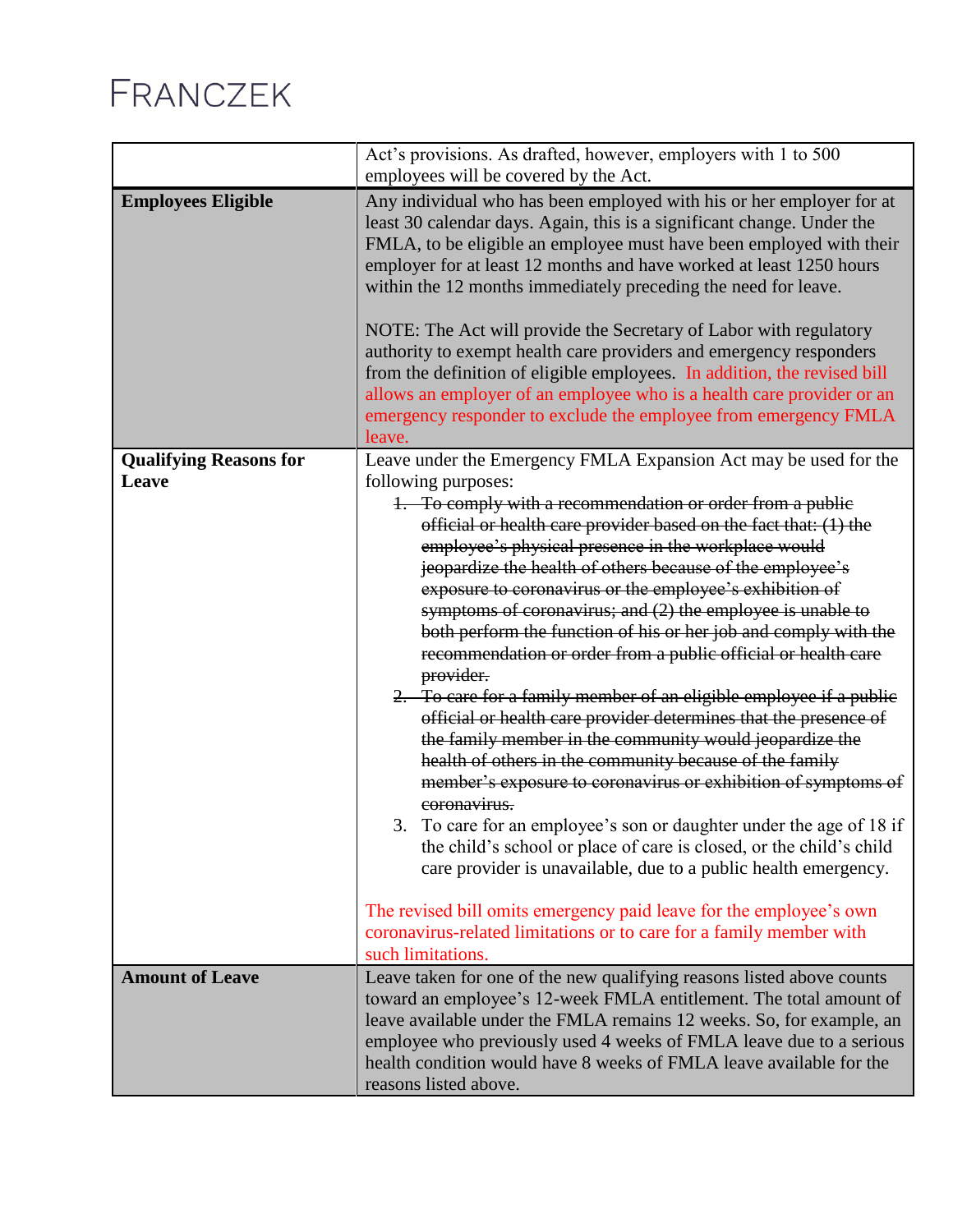| <b>Paid Leave</b>          | The first 44 10 days of an employee's leave under the Emergency<br>FMLA Expansion Act is to be unpaid unless the employee is also<br>eligible for emergency sick leave, in which case that sick leave will be<br>applied. Employees may choose to substitute any employer-provided<br>paid leave during the initial $\frac{14}{10}$ days of leave. Other than emergency<br>sick leave, employers cannot require employees to use employer-<br>provided paid leave at any point during the employee's leave taken<br>under this law.<br>After the first 14 10 days of leave, an employee is entitled to be paid at<br>a rate of at least $2/3$ of the employee's regular rate of pay for the                                                                                                                                                                                   |
|----------------------------|-------------------------------------------------------------------------------------------------------------------------------------------------------------------------------------------------------------------------------------------------------------------------------------------------------------------------------------------------------------------------------------------------------------------------------------------------------------------------------------------------------------------------------------------------------------------------------------------------------------------------------------------------------------------------------------------------------------------------------------------------------------------------------------------------------------------------------------------------------------------------------|
|                            | number of hours the employee typically works each week.<br>If an employee has a varying schedule, the daily rate of pay is to be<br>calculated by taking an average of the number of hours the employee<br>worked per day over a 6-month period. If the employee has not worked<br>for the employer for at least 6 months, then the daily rate is to be<br>calculated based on the reasonable expectation of the employee at the<br>time of hire of the average number of hours the employee would work<br>per day.                                                                                                                                                                                                                                                                                                                                                           |
|                            | The revised bill caps emergency paid leave at \$200 per day and \$10,000<br>in the aggregate. These caps should reduce the financial burden on<br>employers.                                                                                                                                                                                                                                                                                                                                                                                                                                                                                                                                                                                                                                                                                                                  |
| <b>Amended Definitions</b> | Under the FMLA, a family member is defined as a spouse, parent, child<br>under the age of 18 or over the age of 18 if incapable of self-care, and<br>an individual who stood in loco parentis for the employee when the<br>employee was a child. Under the Emergency FMLA Expansion Act, the<br>definition of a family member is expanded to include:<br>• The son or daughter of an employee over the age of 18;<br>• The employee's next of kin;<br>• A person for whom the employee is next of kin;<br>• A grandparent; or<br>$\bullet$ A grandchild<br>• NOTE: this expanded definition only applies if the individual<br>falling into one of these categories is a pregnant woman, a<br>senior citizen, an individual with a disability, or an individual<br>with access or functional needs.<br>The definition of a parent is expanded to include a stepparent, parent- |
|                            | in-law, and parent of an employee's domestic partner.                                                                                                                                                                                                                                                                                                                                                                                                                                                                                                                                                                                                                                                                                                                                                                                                                         |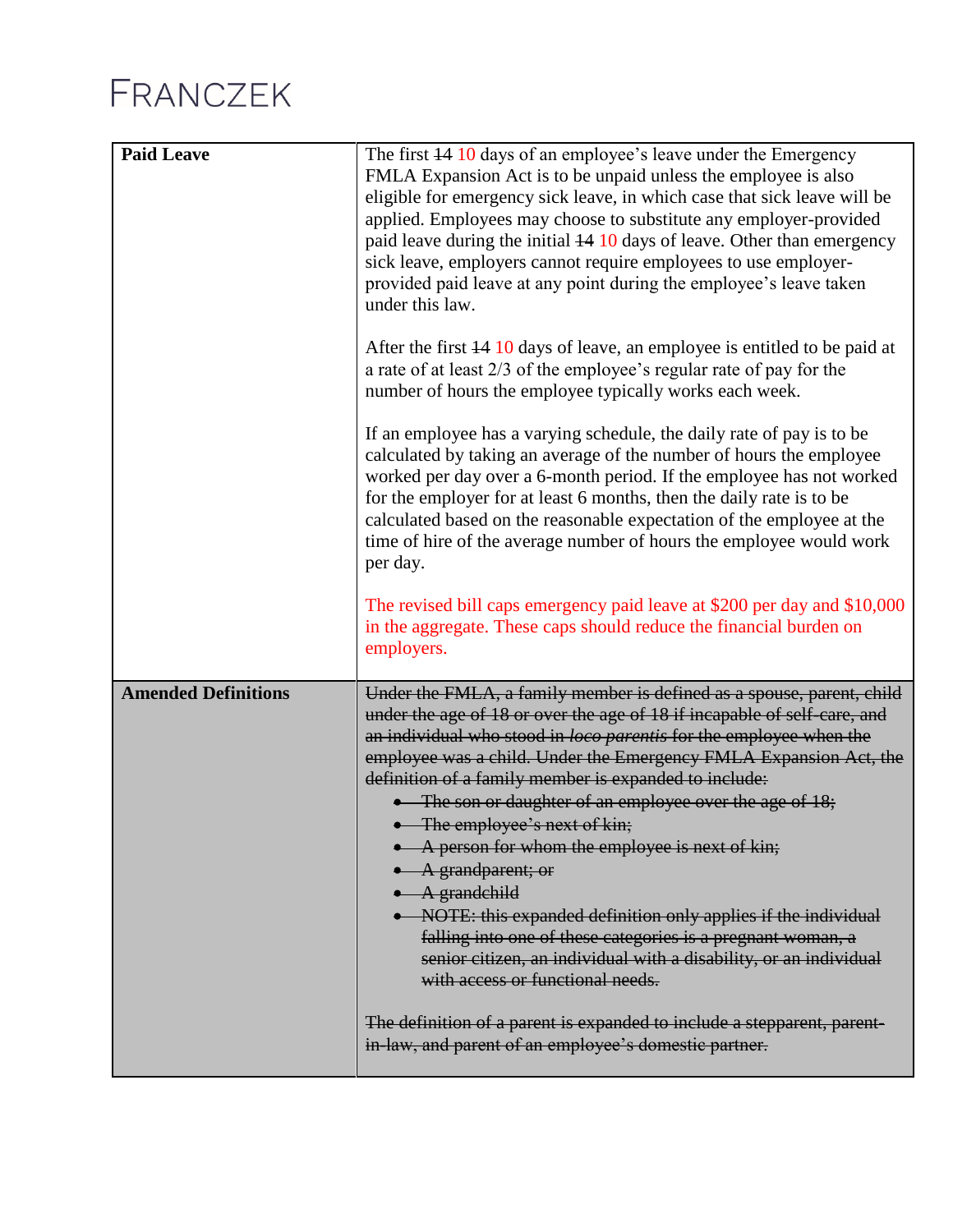|                                                   | Definitions of various family relationships have been deleted from the<br>revised bill.                                                                                                                                                                                                                                                                                                                                                                                                                                                                                                                                                                                                                                                                           |
|---------------------------------------------------|-------------------------------------------------------------------------------------------------------------------------------------------------------------------------------------------------------------------------------------------------------------------------------------------------------------------------------------------------------------------------------------------------------------------------------------------------------------------------------------------------------------------------------------------------------------------------------------------------------------------------------------------------------------------------------------------------------------------------------------------------------------------|
|                                                   | Finally, under the Act, a public health emergency is an emergency with<br>respect to coronavirus declared by Federal, State, or local authority. The<br>Act is therefore limited to leave associated with the current coronavirus<br>emergency.                                                                                                                                                                                                                                                                                                                                                                                                                                                                                                                   |
| <b>Reinstatement Rights</b>                       | Employees are entitled to the same reinstatement rights as they would<br>be if they had taken FMLA leave, normally.                                                                                                                                                                                                                                                                                                                                                                                                                                                                                                                                                                                                                                               |
|                                                   | One exception applies, however. Employers with fewer than 25<br>employees are exempted from the requirement to reinstate an employee<br>taking leave under this Act if:<br>The position held by the employee when the leave began no<br>longer exists due to economic conditions or other changes<br>related to the public health emergency;<br>The employer made a reasonable effort to reinstate the<br>$\bullet$<br>employee to an equivalent position with similar pay, benefits,<br>and terms and conditions of employment; and<br>The employer makes a reasonable effort to contact a displaced<br>$\bullet$<br>employee about an equivalent position if such position becomes<br>available within 1 year after the employee attempts to return to<br>work. |
| <b>Employee Notice</b><br><b>Requirements</b>     | Where the need for leave under the Act is foreseeable, the employee<br>must provide as much notice as is practicable.                                                                                                                                                                                                                                                                                                                                                                                                                                                                                                                                                                                                                                             |
| <b>Certification</b>                              | The legislation does not include any reference to an employer's right to<br>request certification or documentation of an employee's need for leave.<br>This could be included in regulations from the U.S. Department of<br>Labor.                                                                                                                                                                                                                                                                                                                                                                                                                                                                                                                                |
| <b>Federal Assistance for</b><br><b>Employers</b> | The House bill allows employers to claim a payroll tax credit for the<br>amount of any paid FMLA benefits required under the new law. This<br>credit is limited to \$200 per employee per day. Employees may claim<br>the credit only for up to \$10,000 per affected employee.                                                                                                                                                                                                                                                                                                                                                                                                                                                                                   |
| <b>Interaction with Collective</b>                | Employers who are part of multi-employer collective bargaining units                                                                                                                                                                                                                                                                                                                                                                                                                                                                                                                                                                                                                                                                                              |
| <b>Bargaining Agreements</b>                      | are required to continue making contributions to any multi-employer<br>fund, plan, or program based on the paid leave hours of each of its                                                                                                                                                                                                                                                                                                                                                                                                                                                                                                                                                                                                                        |
|                                                   | employees. Employers may be able to credit income replacement                                                                                                                                                                                                                                                                                                                                                                                                                                                                                                                                                                                                                                                                                                     |
|                                                   | benefits paid under a multi-employer benefit plan toward the paid leave<br>benefits required by the statute.                                                                                                                                                                                                                                                                                                                                                                                                                                                                                                                                                                                                                                                      |
| <b>Effective Date</b>                             | 15 days after enactment                                                                                                                                                                                                                                                                                                                                                                                                                                                                                                                                                                                                                                                                                                                                           |
|                                                   |                                                                                                                                                                                                                                                                                                                                                                                                                                                                                                                                                                                                                                                                                                                                                                   |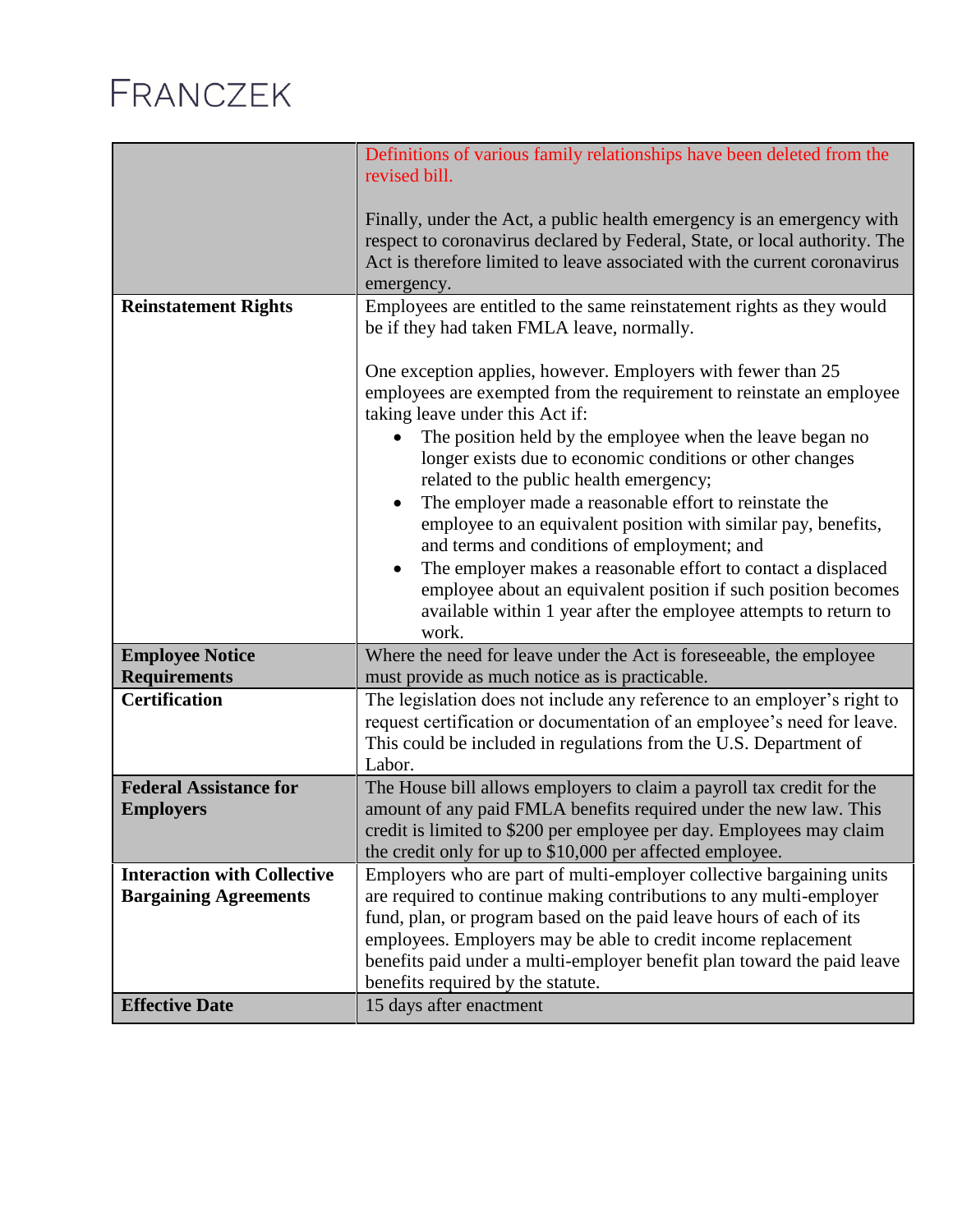#### **Emergency Paid Sick Leave Act**

| <b>Employers</b>     | All private employers with 500 or fewer employees. All public employers are covered                                                                                         |
|----------------------|-----------------------------------------------------------------------------------------------------------------------------------------------------------------------------|
| <b>Covered</b>       | by the Act, regardless of size.                                                                                                                                             |
|                      |                                                                                                                                                                             |
| <b>Employees</b>     | All employees of covered employers are entitled to leave provided under the Act.                                                                                            |
| Eligible             | The revised bill allows an employer of an employee who is a health care provider or an                                                                                      |
|                      | emergency responder to exclude the employee from emergency sick leave.                                                                                                      |
| <b>Amount of</b>     | Full-time employees are entitled to up to 80 hours of paid sick leave.                                                                                                      |
| Leave &              |                                                                                                                                                                             |
| <b>Payment of</b>    | Part-time employees are entitled to the average number of hours worked over a 2-week                                                                                        |
| Leave                | period.                                                                                                                                                                     |
|                      |                                                                                                                                                                             |
|                      | While on an employee is on leave to care for him or herself, his or her employer is                                                                                         |
|                      | required to pay the employee his or her regular rate of pay or either the federal or                                                                                        |
|                      | state/local minimum wage, whichever rate his higher, for the number of hours the<br>employee would typically work per day.                                                  |
|                      |                                                                                                                                                                             |
|                      | If the employee takes leave to care for a family member or needs leave to care for a                                                                                        |
|                      | child whose school or place of care is closed or whose childcare provider is                                                                                                |
|                      | unavailable due to coronavirus, the employer must pay the employee at least $2/3$ of the                                                                                    |
|                      | employee's regular rate of pay or minimum wage, whichever is higher.                                                                                                        |
|                      |                                                                                                                                                                             |
|                      | Like the Emergency FMLA Expansion Act, if the employer has a varying schedule,<br>the daily rate of pay is to be calculated by taking an average of the number of hours the |
|                      | employee worked per day over a 6-month period. If the employee has not worked for                                                                                           |
|                      | the employer for at least 6 months, then the daily rate is to be calculated based on the                                                                                    |
|                      | reasonable expectation of the employee at the time of hire of the average number of                                                                                         |
|                      | hours the employee would work per day.                                                                                                                                      |
|                      |                                                                                                                                                                             |
|                      | The revised bill caps paid sick leave at \$511 per day (\$5,110 in aggregate) for                                                                                           |
|                      | employee-related conditions/reasons for leave. When caring for others or to attend to a                                                                                     |
|                      | child whose school/place of care is closed, \$200 maximum per day and \$2,000 in<br>aggregate. These caps should reduce the financial burden on employers.                  |
| <b>Type of Leave</b> | Leave under the Emergency Paid Sick Leave Act may be used for the following                                                                                                 |
|                      | purposes:                                                                                                                                                                   |
|                      | 1. To self isolate because the employee was diagnosed with coronavirus.                                                                                                     |
|                      | 2. To obtain a medical diagnosis or care if the employee is experiencing                                                                                                    |
|                      | symptoms of coronavirus.                                                                                                                                                    |
|                      | 3. To comply with the recommendation or order from a public official or health                                                                                              |
|                      | care provider based on the fact that the employee's physical presence in the                                                                                                |
|                      | workplace would jeopardize the health of others because of the employee's                                                                                                   |
|                      | exposure to coronavirus or exhibition of symptoms of coronavirus.                                                                                                           |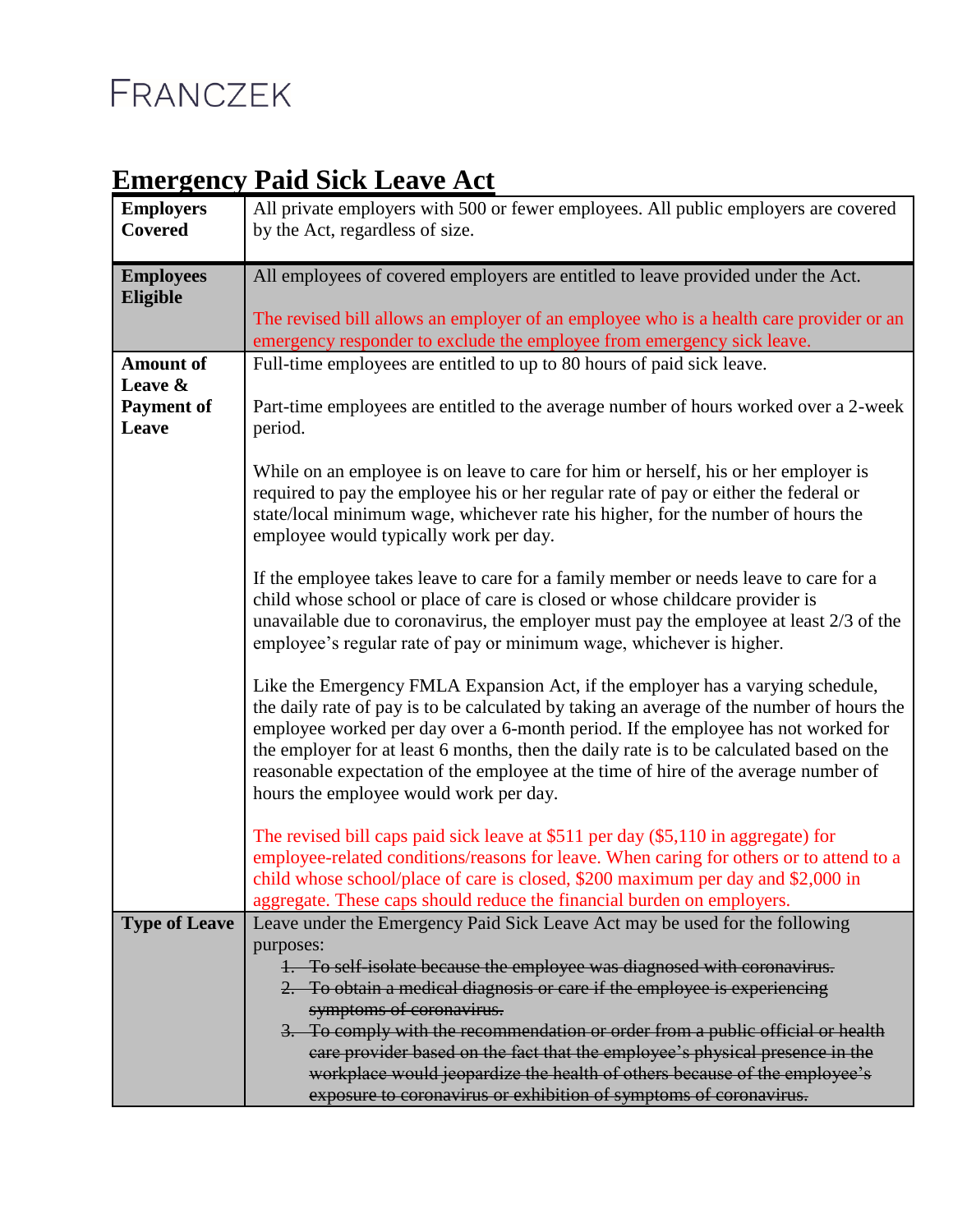|                                                     | 4. To care for or assist a family member who is: (i) self-isolating because the<br>family member was diagnosed with coronavirus; or (ii) experiencing symptoms<br>of the virus and needs to obtain medical diagnosis or care.<br>5. To care for or assist a family member if a public official or health care provider<br>determines that the presence of the family member in the community would<br>jeopardize the health of others in the community because of the family<br>member's exposure to coronavirus or exhibition of symptoms of coronavirus.<br>6. To care for an employee's son or daughter under the age of 18 if the child's<br>school or place of care is closed, or the child's child care provider is<br>unavailable, due to coronavirus.      |
|-----------------------------------------------------|--------------------------------------------------------------------------------------------------------------------------------------------------------------------------------------------------------------------------------------------------------------------------------------------------------------------------------------------------------------------------------------------------------------------------------------------------------------------------------------------------------------------------------------------------------------------------------------------------------------------------------------------------------------------------------------------------------------------------------------------------------------------|
|                                                     | The revised bill provides an updated list of reasons for which paid sick leave may be<br>taken, removing all references to the term "family member":<br>The employee is subject to a Federal, State, or local quarantine or isolation<br>$\bullet$<br>order related to COVID-19.<br>The employee has been advised by a health care provider to self-quarantine due<br>$\bullet$                                                                                                                                                                                                                                                                                                                                                                                    |
|                                                     | to concerns related to COVID-19.<br>The employee is experiencing symptoms of COVID-19 and seeking a medical<br>$\bullet$<br>diagnosis.<br>The employee is caring for an individual who is subject to an order as<br>$\bullet$<br>described above or has been advised by a health care provider as described<br>above.<br>The employee is caring for a son or daughter if the child's school or place of<br>$\bullet$<br>care has been closed or the child's child care provider is unavailable due to<br>COVID-19 precautions.<br>The employee is experiencing any other substantially similar condition<br>$\bullet$<br>specified by the Secretary of Health and Human Services in consultation with<br>the Secretary of the Treasury and the Secretary of Labor. |
| <b>Definition of</b><br>Family<br><b>Member</b>     | Family member is defined as:<br>· Parent (including biological, adoptive, foster, legal guardian, individual who<br>stood in loco parentis for the employee as a child, stepparent, parent in law,<br>parent of a domestic partner)<br>Spouse (include domestic partner)<br><del>- Child</del><br>Employee's sibling, next of kin or individual for whom the employee is the<br>next of kin, grandparent, or grandchild if the individual is a pregnant woman, a<br>senior citizen, an individual with a disability, or an individual with access or<br>functional needs.<br>Definitions of various family relationships have been deleted from the revised bill.                                                                                                  |
| <b>Probationary</b><br>Period &<br><b>Carryover</b> | There is no probationary period. Leave is available for immediate use once the Act<br>takes effect.<br>Leave under this Act does not carryover from one year to the next.                                                                                                                                                                                                                                                                                                                                                                                                                                                                                                                                                                                          |